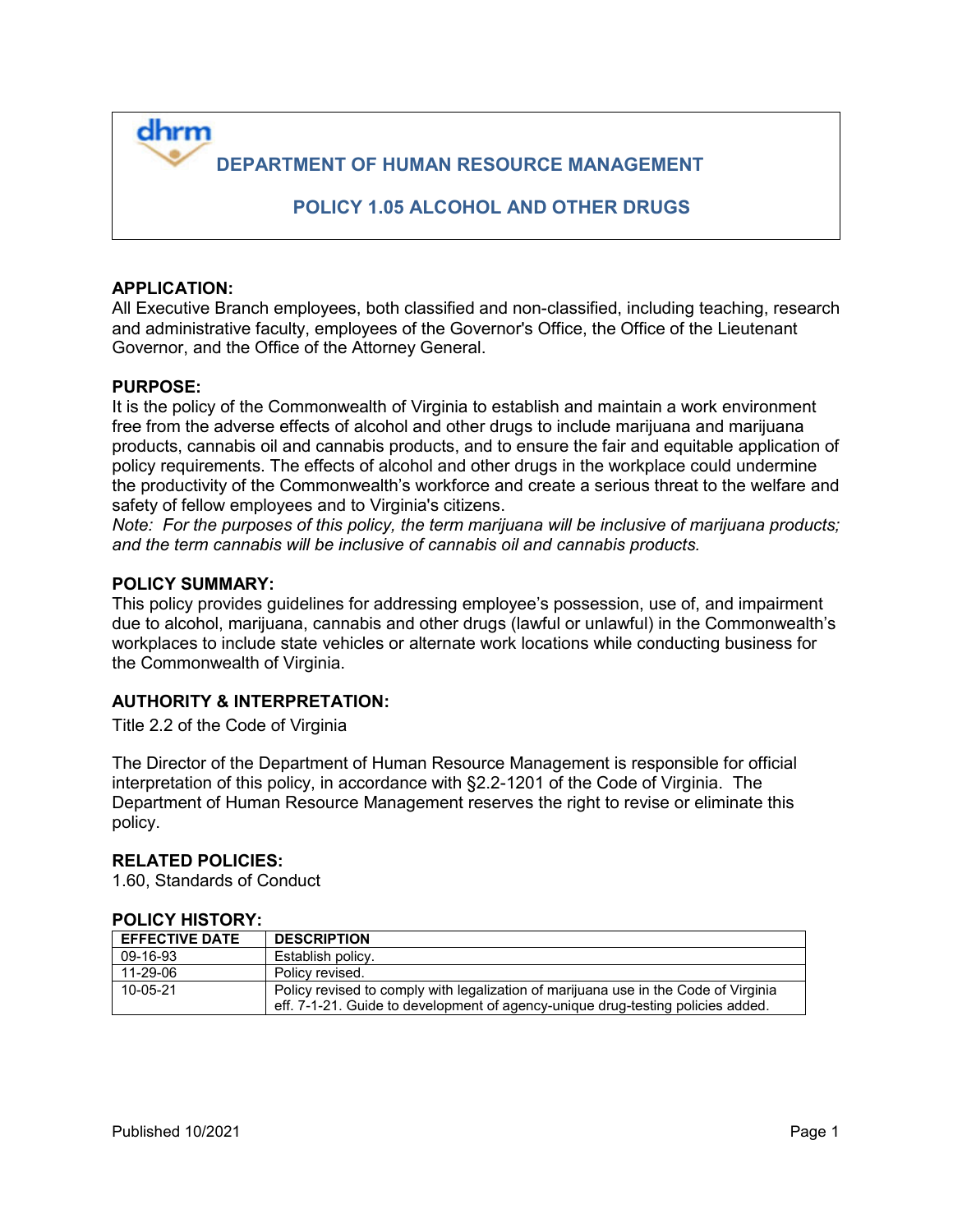

## **PROCEDURES**

### *EMPLOYEE RESPONSIBILITIES*

<span id="page-1-0"></span>

| <b>General Provisions</b>                             | Application                                                                                                                                                                                                                                                                                                                                                                                                                                                                                                                                                                                                                                                                                                                                                                                                           |
|-------------------------------------------------------|-----------------------------------------------------------------------------------------------------------------------------------------------------------------------------------------------------------------------------------------------------------------------------------------------------------------------------------------------------------------------------------------------------------------------------------------------------------------------------------------------------------------------------------------------------------------------------------------------------------------------------------------------------------------------------------------------------------------------------------------------------------------------------------------------------------------------|
| Abide by policy                                       | Employees must abide by the Commonwealth of<br>$\bullet$<br>Virginia's Policy on Alcohol and Other Drugs and Policy<br>1.60, Standards of Conduct.<br>Employees must also abide by their Agency's<br>$\bullet$<br>supplemental alcohol and drug policies to include those<br>specific to testing.                                                                                                                                                                                                                                                                                                                                                                                                                                                                                                                     |
| Report charges/convictions                            | Employees must notify their supervisors and their Human<br>Resources Office of any:<br>Criminal charges or convictions related to alcohol or drug-<br>related conduct occurring in or outside of the workplace,<br>which affect the employee's ability to perform job duties<br>(e.g., driving a state vehicle, operating equipment, direct<br>interaction with children/students, enforcement of laws or<br>regulations, etc.)<br>Employees must notify their agency's HR and their<br>$\bullet$<br>immediate supervisor of such criminal charges or<br>convictions impacting performance of their duties in<br>writing immediately, but no later than five calendar days<br>afterwards.<br>An employee's appeal of a conviction does not affect the<br>$\bullet$<br>employee's obligation to report the conviction. |
| Prescribed Drugs and Over-<br>the-Counter Medications | Employees are responsible for consulting with their<br>$\bullet$<br>prescribing physician and/or pharmacist to determine<br>whether any prescribed drugs or over-the-counter<br>medications may affect their ability to safely and<br>effectively perform their job duties.<br>Employees must notify their supervisor if the use of such<br>$\bullet$<br>products may or does impact their ability to perform their<br>job duties or the safety of the employee, other workers, or<br>the public.<br>The employee and supervisor must discuss ways to<br>ensure that duties can be performed safely.                                                                                                                                                                                                                  |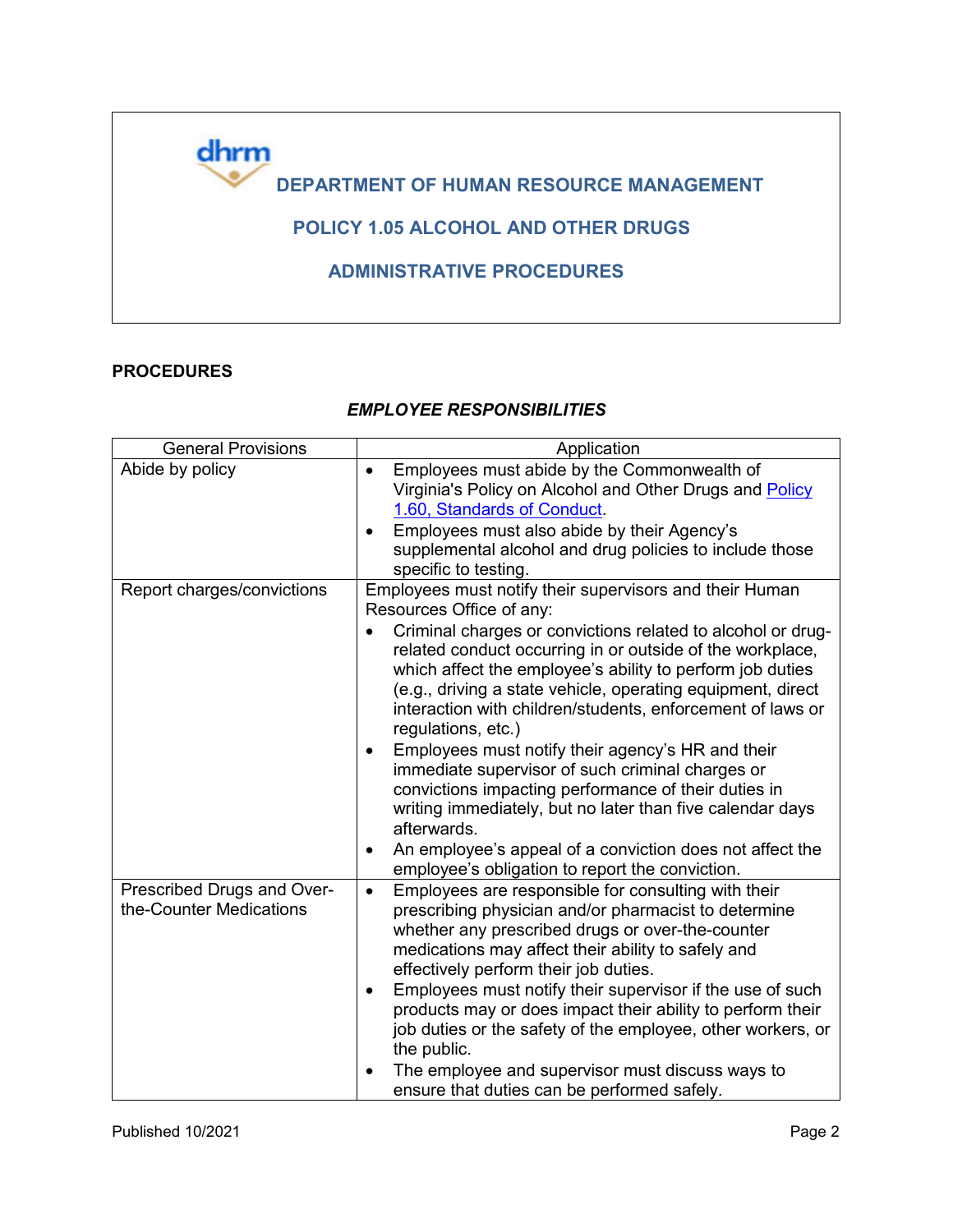| <b>General Provisions</b>                   | Application                                                                                                                                                                                                                                                                                                                                                                                                                                                                                                                                                                                                                                                                                                                                                                                                                                                                                                                                                                                                                                                                                                                                                                                                                             |
|---------------------------------------------|-----------------------------------------------------------------------------------------------------------------------------------------------------------------------------------------------------------------------------------------------------------------------------------------------------------------------------------------------------------------------------------------------------------------------------------------------------------------------------------------------------------------------------------------------------------------------------------------------------------------------------------------------------------------------------------------------------------------------------------------------------------------------------------------------------------------------------------------------------------------------------------------------------------------------------------------------------------------------------------------------------------------------------------------------------------------------------------------------------------------------------------------------------------------------------------------------------------------------------------------|
| <b>Alcohol and Drug Testing</b>             | Employees may be required to participate in alcohol<br>$\bullet$<br>and/or drug testing when a supervisor or other<br>designated individual determines that reasonable<br>suspicion exists to suggest that the employee is impaired<br>or under the influence of alcohol or drugs while<br>performing their job duties.<br>Employees may also be subject to post-accident testing<br>$\bullet$<br>when they cause or contribute to accidents that damage<br>a state vehicle, machinery, equipment, or property and/or<br>result in an injury to themselves or other individuals.                                                                                                                                                                                                                                                                                                                                                                                                                                                                                                                                                                                                                                                        |
| Violations of this policy                   | The following constitutes a violation of this policy:<br>Use or possession of alcohol, marijuana, and cannabis in<br>$\bullet$<br>the workplace.<br>The unlawful or unauthorized manufacture, distribution,<br>$\bullet$<br>dispensation, possession, or use of other drugs in the<br>workplace.<br>Impairment in the workplace from the use of alcohol,<br>$\bullet$<br>marijuana, cannabis, or other drugs, except from the use<br>of drugs for legitimate medical purposes.<br>Criminal conviction for a violation of any criminal drug<br>$\bullet$<br>law, based upon conduct occurring either on or off the<br>workplace; or violation of any alcoholic beverage control<br>law, cannabis control law, or other laws that govern<br>driving while intoxicated or impaired; and that is impactful<br>to the employee's ability to perform essential job duties.<br>An employee's failure to report criminal charges and<br>$\bullet$<br>convictions of any alcohol or drug-related offense that<br>may impact performance of their duties to their supervisor<br>and Human Resources as required.<br>An employee's failure or refusal to cooperate with their<br>$\bullet$<br>agency's alcohol or drug testing policy/ procedures. |
| <b>Consequences of Policy</b><br>Violations | Employees are encouraged to seek help for alcohol<br>$\bullet$<br>and/or drug problems. However, any employee who<br>commits any violation, as described in the section above,<br>shall be subject to the full range of disciplinary actions,<br>including discharge, in accordance with Policy 1.60,<br><b>Standards of Conduct.</b><br>Employees may be required to complete an appropriate<br>٠<br>substance abuse assistance program and/or undergo<br>additional testing as a condition of continued<br>employment.<br>The severity of disciplinary action for violations of this<br>$\bullet$<br>policy shall be determined on a case-by-case basis.<br>Mitigating circumstances that may be considered in<br>determining the appropriate discipline include whether the<br>employee voluntarily admits to, and seeks assistance for,<br>an alcohol or other drug problem.                                                                                                                                                                                                                                                                                                                                                        |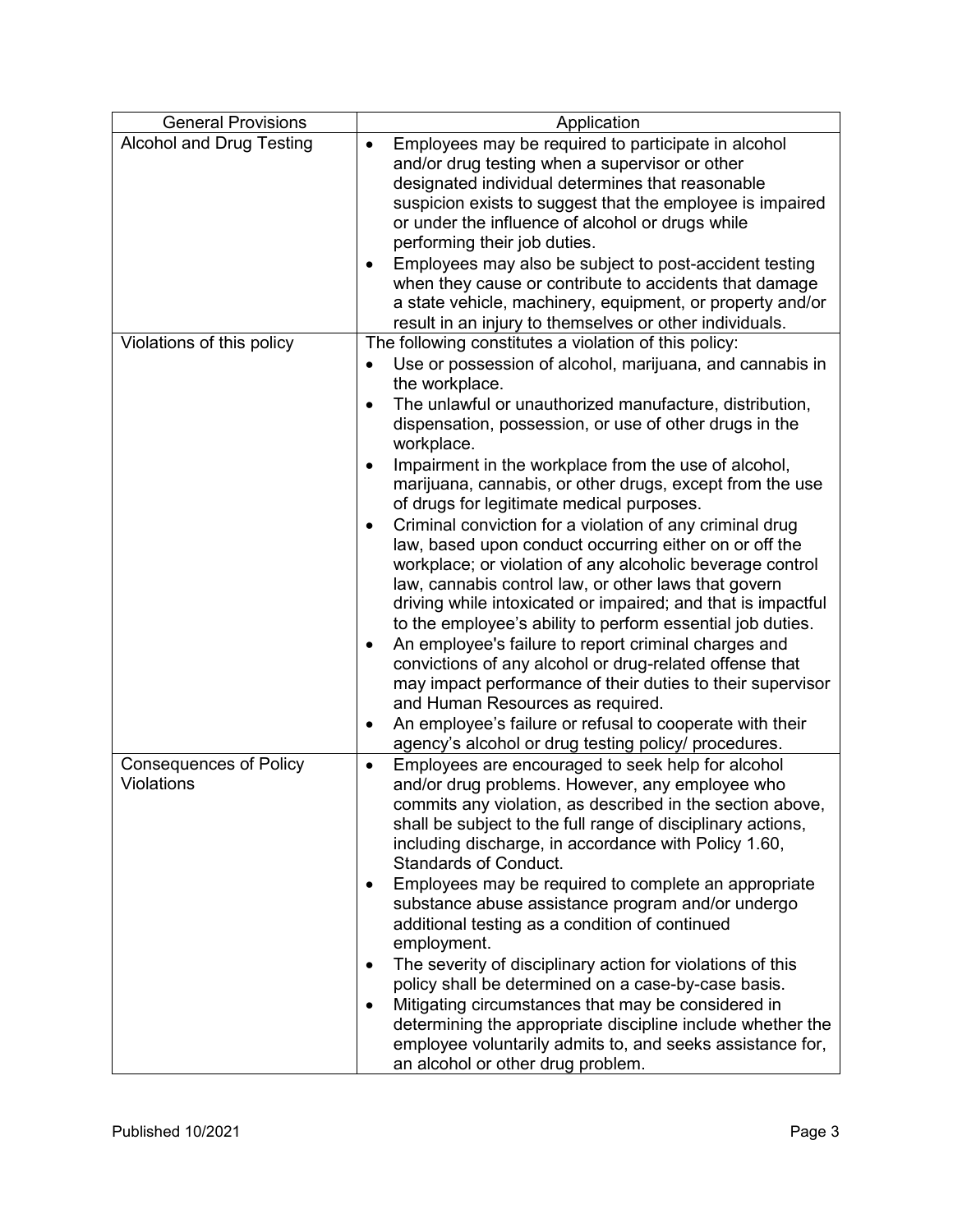# *AGENCY RESPONSIBILITIES*

| <b>General Provisions</b>                                                                                 | Application                                                                                                                                                                                                                                                                                                                                                                                                                                                                                                                                                                   |
|-----------------------------------------------------------------------------------------------------------|-------------------------------------------------------------------------------------------------------------------------------------------------------------------------------------------------------------------------------------------------------------------------------------------------------------------------------------------------------------------------------------------------------------------------------------------------------------------------------------------------------------------------------------------------------------------------------|
| Fair application of policy                                                                                | The Commonwealth of Virginia is dedicated to assuring<br>$\bullet$<br>fair and equitable application of this policy. Therefore,<br>management shall use and apply all aspects of this policy<br>in an unbiased and impartial manner.                                                                                                                                                                                                                                                                                                                                          |
| Provide employees with a<br>copy of the summary of policy<br>or, upon request, a copy of<br>entire policy | Agencies must provide to every employee a copy of the<br>$\bullet$<br>Summary of the Commonwealth of Virginia's Policy on<br>Alcoholic and Other Drugs, or a similar summary receipt<br>that also acknowledges any Agency's supplemental<br>policy, and upon an employee's request, a copy of the<br>DHRM policy and any Agency's supplemental policy.<br>Employees shall be required to sign a form indicating<br>$\bullet$<br>their receipt of either the Summary or the entire policy.<br>This form shall be kept in the employee's personnel file.                        |
| Posting the policy(ies)                                                                                   | Agencies must post a copy of this policy and any<br>$\bullet$<br>supplemental Agency policies on Alcohol and Other<br>Drugs in a conspicuous place or places in the workplace,<br>to include virtual links.                                                                                                                                                                                                                                                                                                                                                                   |
| Training of agency<br>representatives and<br>supervisors                                                  | The Department of Human Resource Management shall<br>$\bullet$<br>provide instruction on this policy, noting:<br>how to recognize behaviors that may indicate<br>impairment from alcohol and/or other drug use;<br>appropriate referral techniques; and<br>resources for rehabilitation for alcohol and other drug<br>use.                                                                                                                                                                                                                                                    |
| Ongoing employee education                                                                                | Agencies must inform employees and supervisors, on an<br>ongoing basis, of:<br>the dangers of alcohol and/or other drug use or abuse in<br>the workplace;<br>available counseling for alcohol and/or other drug use;<br>available rehabilitation and employee assistance<br>programs;<br>any Agency supplemental policies to include alcohol and<br>drug testing requirements; and<br>penalties that may be imposed for policy violations.                                                                                                                                    |
| Appropriate action when<br>notified of criminal alcohol or<br>drug convictions                            | Upon receiving notice of an employee's criminal<br>$\bullet$<br>conviction, as specified in the Reports convictions section<br>of this policy or of any other violation of this policy,<br>agency management must promptly initiate appropriate<br>actions in accordance with DHRM's Standards of<br>Conduct policy and respective Agency policies:<br>take appropriate disciplinary action against the<br>employee; and/or<br>require the employee to participate satisfactorily in a<br>$\bullet$<br>substance abuse rehabilitation program for alcohol<br>and/or drug use; |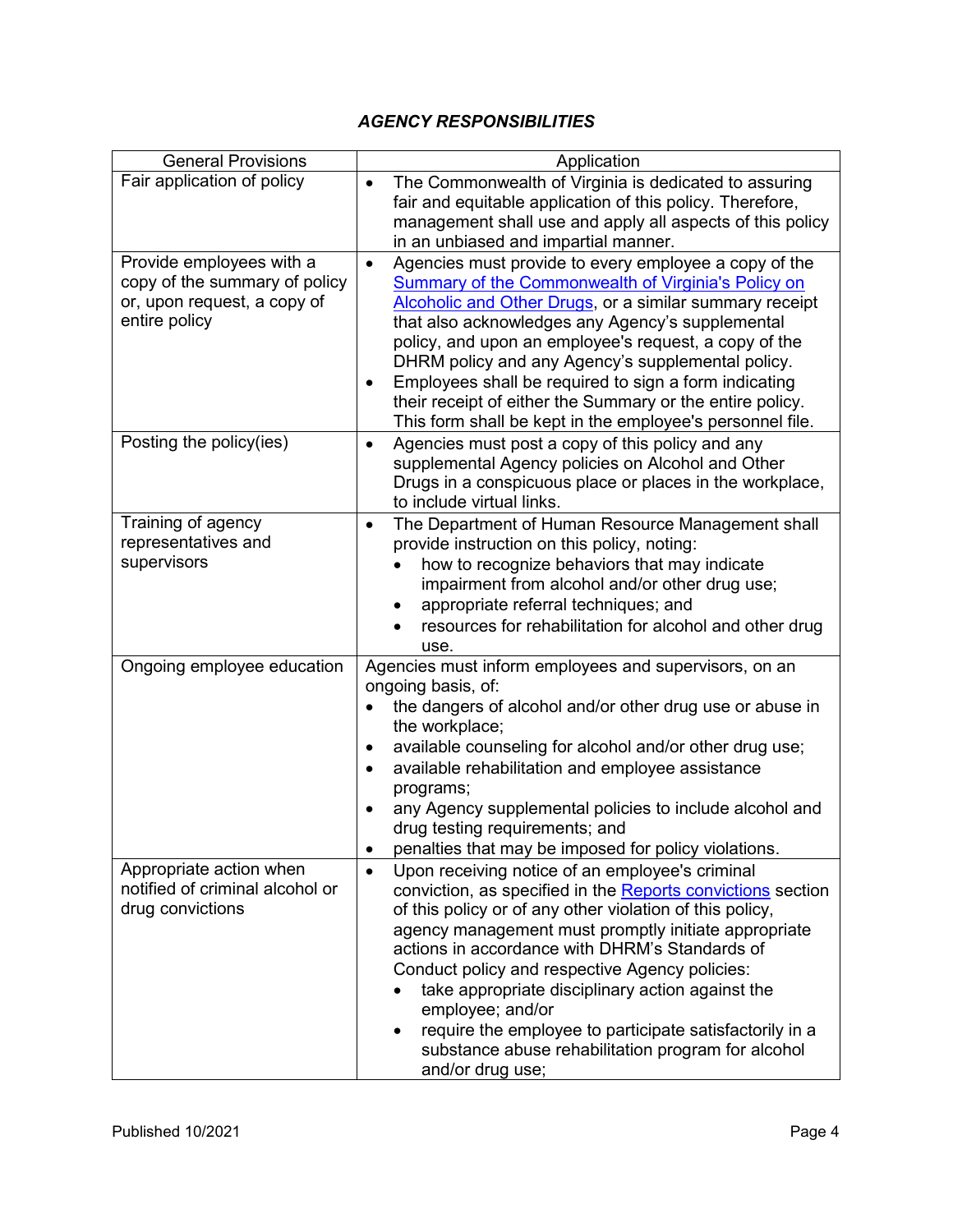| <b>General Provisions</b>                            | Application                                                                                                                                                                                                                                                                                                                                                                                                                                                                                                                                                                                                          |
|------------------------------------------------------|----------------------------------------------------------------------------------------------------------------------------------------------------------------------------------------------------------------------------------------------------------------------------------------------------------------------------------------------------------------------------------------------------------------------------------------------------------------------------------------------------------------------------------------------------------------------------------------------------------------------|
|                                                      | employee's satisfactory participation in a rehabilitation<br>program shall be determined by management after:<br>the employee's presentation of adequate<br>$\circ$<br>documentation (the agency has discretion to<br>determine what documentation will be<br>required); and/or<br>consultation with the Employee Assistance<br>$\circ$<br>Program (EAP) or with any rehabilitation<br>program, provided that the employee gives<br>their consent when the consultation is to be<br>with the rehabilitation program that treated the<br>employee.<br>For employees covered by covered by the federal US<br>$\bullet$ |
|                                                      | Code Title 41 Chapter 81, Drug Free Workplace Act who<br>are convicted of a criminal drug law violation occurring in<br>the workplace, the agency shall notify the appropriate<br>federal contracting or granting agency within ten calendar<br>days after receiving notice.<br>Agencies are strongly encouraged to consult with legal<br>counsel prior to taking actions specific to alcohol and/or<br>drug-related convictions or following an administrative<br>investigation of actions leading to criminal charges.                                                                                             |
| Require contractor<br>compliance                     | Management shall ensure that agency contractors certify that<br>their employees working on state property or with state<br>employees have been informed of this policy and contractors<br>must commit to taking appropriate action for violations.                                                                                                                                                                                                                                                                                                                                                                   |
| Confidentiality and<br><b>Maintenance of Records</b> | All records and information concerning personnel actions<br>related to this policy shall remain confidential and shall be<br>disclosed only with the employee's permission, or when the<br>agency determines that disclosure is necessary to ensure<br>safe operations. Disclosure and recordkeeping must comply<br>with DHRM's personnel recordkeeping Policies 6.05 and<br>6.10.                                                                                                                                                                                                                                   |

# *REHABILITATION PROGRAMS*

| <b>General Provisions</b>  | Application                                                                                                                                                                                                                                                                                                                                                                                                                                        |
|----------------------------|----------------------------------------------------------------------------------------------------------------------------------------------------------------------------------------------------------------------------------------------------------------------------------------------------------------------------------------------------------------------------------------------------------------------------------------------------|
| Assistance from management | Employees with problems related to the use of alcohol,<br>$\bullet$<br>marijuana, cannabis, or other drugs are encouraged to<br>seek counseling or other rehabilitative treatment.<br>Management is encouraged to assist employees seeking<br>$\bullet$<br>counseling or other treatment and should consult with the<br>Employee Assistance Program (EAP) before referring an<br>eligible employee to a substance abuse rehabilitation<br>program. |
| Assistance from EAP        | Eligible employees are encouraged to consult with the<br>$\bullet$<br>EAP to determine appropriate rehabilitation programs.                                                                                                                                                                                                                                                                                                                        |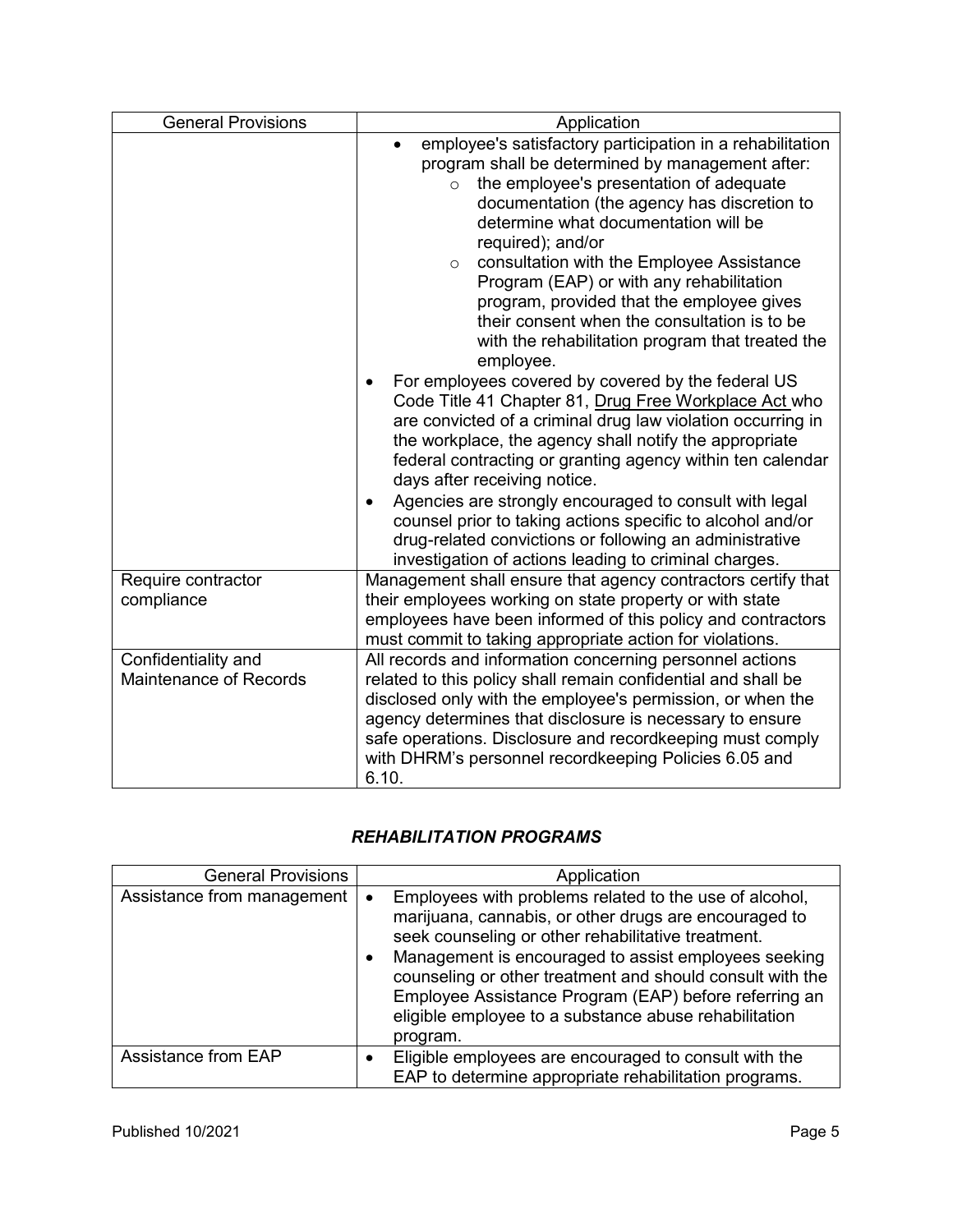| <b>General Provisions</b>                   | Application                                                                                                                                                                                                                                                                                                                                                                                                                                                                                                                                                                                                                                                                                                                                                                                                           |
|---------------------------------------------|-----------------------------------------------------------------------------------------------------------------------------------------------------------------------------------------------------------------------------------------------------------------------------------------------------------------------------------------------------------------------------------------------------------------------------------------------------------------------------------------------------------------------------------------------------------------------------------------------------------------------------------------------------------------------------------------------------------------------------------------------------------------------------------------------------------------------|
|                                             | The EAP can provide information regarding health<br>$\bullet$<br>insurance coverage for rehabilitation programs. Not all<br>programs are licensed, accredited or covered under<br>employees' health insurance coverage.<br>If the employee does not participate in a DHRM health<br>$\bullet$<br>plan having an EAP, the EAP may assist the employee in<br>identifying other treatment resources.                                                                                                                                                                                                                                                                                                                                                                                                                     |
| Leaves of absence to seek<br>rehabilitation | Employees may request leave from work to participate in<br>$\bullet$<br>treatment programs for alcohol and/or other drug use<br>addictions.<br>Eligible employees may request paid or unpaid leave<br>$\bullet$<br>under the Family Medical Leave Act to include the use of<br>their sick leave if they participate in the Traditional Sick<br>Leave program; or VSDP Family/Personal Leave [VSDP<br>Personal Leave, VSDP Sick Leave, or VSDP Short-Term<br>Disability if they participate in the Virginia Sickness and<br>Disability Program; and annual [vacation], compensatory,<br>leave or recognition leave.<br>Eligible employees may also request reasonable<br>$\bullet$<br>accommodations.<br>Agencies must inform employees of the impact that a<br>leave of absence may have on their benefits and leave. |

# *AGENCY POLICIES*

| <b>General Provisions</b>                          | Application                                                                                                                                                                                                                                                                                                                                                                                                                                                                                                                                                                                                                                                                                                                                                                                                                                                       |
|----------------------------------------------------|-------------------------------------------------------------------------------------------------------------------------------------------------------------------------------------------------------------------------------------------------------------------------------------------------------------------------------------------------------------------------------------------------------------------------------------------------------------------------------------------------------------------------------------------------------------------------------------------------------------------------------------------------------------------------------------------------------------------------------------------------------------------------------------------------------------------------------------------------------------------|
| Agency-Specific Alcohol and<br><b>Drug Testing</b> | Some employees, depending on their job duties, and<br>$\bullet$<br>applicable law, regulations, or memoranda of agreement<br>including, but not limited to, Federal Motor Carrier Safety<br>Administration, U.S. Coast Guard, Federal Aviation<br>Administration, or other federal or regulatory entities, may<br>be subject to the following alcohol and/or drug tests in<br>addition to those for reasonable suspicion:<br>Pre-employment<br>Post-accident<br>Random<br>Return-to-duty<br>Follow-up<br>Agencies with positions that participate in federally<br>mandated or other alcohol and drug testing must comply<br>with employee rehabilitation requirements in response to<br>an employee's alcohol or drug testing violations and<br>incorporate the best practices included in the Policy<br>Guide for Developing an Alcohol and Drug Testing Policy. |
| Content of policies                                | Agencies may promulgate supplemental alcohol and<br>$\bullet$<br>other drugs policies as needed to comply with federal or<br>state law, and that more strictly regulate alcohol,                                                                                                                                                                                                                                                                                                                                                                                                                                                                                                                                                                                                                                                                                  |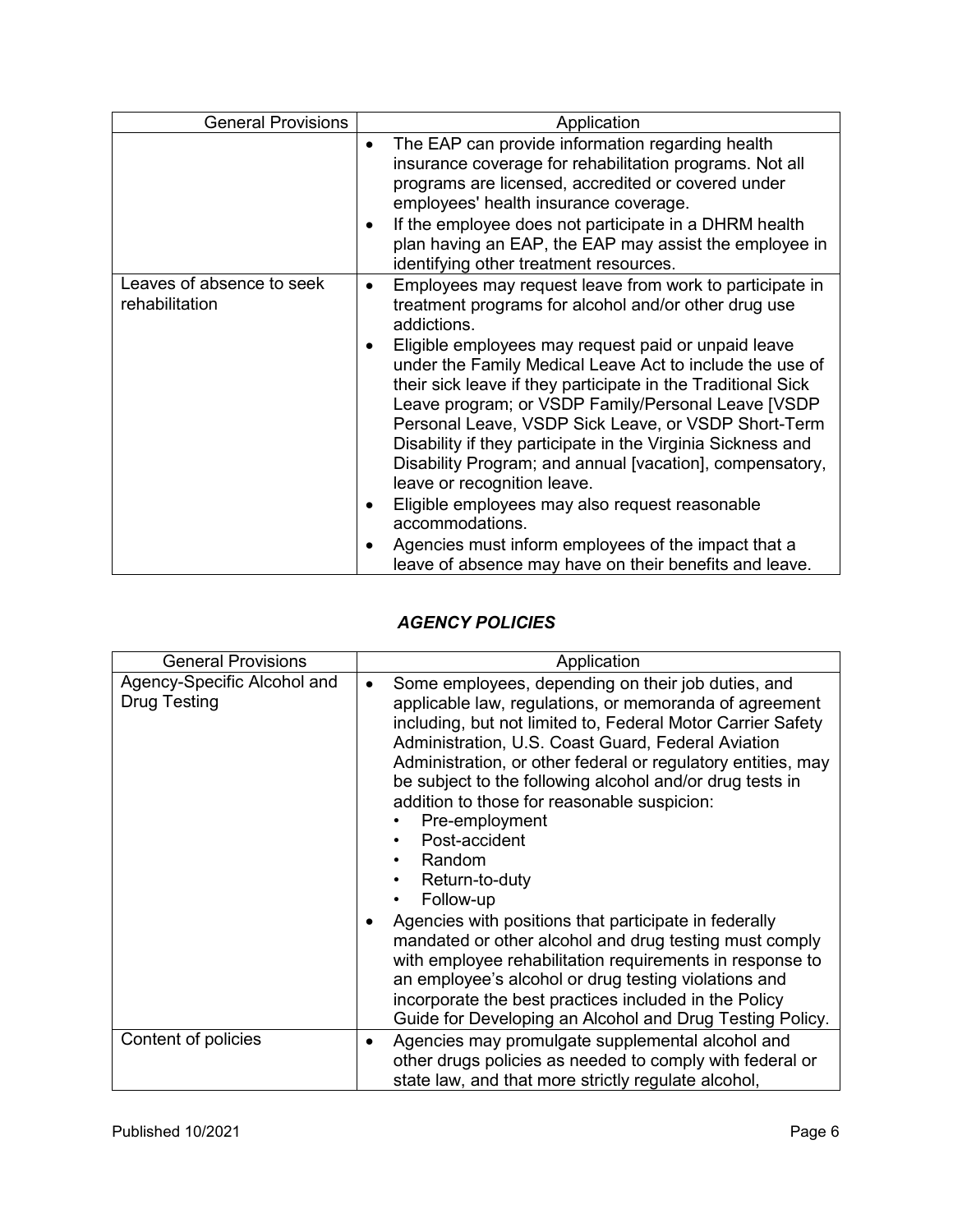| <b>General Provisions</b>                                         | Application                                                                                                                                                                                                                                                                                                                                                                                                                                                                                                                                                                                                                                                                                                                                                                                                                                   |
|-------------------------------------------------------------------|-----------------------------------------------------------------------------------------------------------------------------------------------------------------------------------------------------------------------------------------------------------------------------------------------------------------------------------------------------------------------------------------------------------------------------------------------------------------------------------------------------------------------------------------------------------------------------------------------------------------------------------------------------------------------------------------------------------------------------------------------------------------------------------------------------------------------------------------------|
|                                                                   | marijuana, cannabis, and other drugs in the workplace<br>provided such policies are consistent with this policy.<br>Agency supplemental policies shall identify employee<br>$\bullet$<br>roles that are subject to federally mandated alcohol and<br>drug testing, and/or roles which are directly responsible<br>for the safety, health or well-being of the agency's<br>stakeholders, and customers; or the Commonwealth's<br>infrastructure.<br>Agencies that require alcohol and drug testing shall:<br>$\bullet$<br>include the required drug testing protocols;<br>$\circ$<br>identify the panel of drugs included in the testing;<br>$\circ$<br>and<br>outline the testing appeals process in their<br>$\circ$<br>supplemental alcohol and drug testing policy.<br>See the Policy Guide - Developing an Alcohol and Drug-<br>$\bullet$ |
|                                                                   | Testing Policy.                                                                                                                                                                                                                                                                                                                                                                                                                                                                                                                                                                                                                                                                                                                                                                                                                               |
| Approval and Implementation<br>of Agency drug-testing<br>policies | The Office of the Attorney General must approve<br>$\bullet$<br>supplemental agency policies before their<br>implementation.<br>Agencies are strongly encouraged to seek legal counsel<br>$\bullet$<br>prior to addressing policy violations.                                                                                                                                                                                                                                                                                                                                                                                                                                                                                                                                                                                                 |
| <b>GLOSSARY</b>                                                   |                                                                                                                                                                                                                                                                                                                                                                                                                                                                                                                                                                                                                                                                                                                                                                                                                                               |
| Alcohol                                                           | Any product defined as such in the Alcoholic Beverage<br>Control Act, Code of Virginia § 4.1-100.                                                                                                                                                                                                                                                                                                                                                                                                                                                                                                                                                                                                                                                                                                                                             |
| <b>Cannabis Oil</b>                                               | Any formulation of processed Cannabis plant extract, which<br>may include oil from industrial hemp extract acquired by a<br>pharmaceutical processor pursuant to § 54.1-3442.6, or a<br>dilution of the resin of the Cannabis plant that contains at<br>least five milligrams of cannabidiol (CBD) or<br>tetrahydrocannabinolic acid (THC-A) and no more than 10<br>milligrams of delta-9-tetrahydrocannabinol per dose.<br>"Cannabis oil" does not include industrial hemp, as defined in<br>§ 3.2-4112, that is grown, dealt, or processed in compliance<br>with state or federal law, unless it has been acquired and<br>formulated with cannabis plant extract by a pharmaceutical<br>processor.                                                                                                                                          |
| <b>Cannabis Product</b>                                           | A product that is (i) produced by a pharmaceutical processor,<br>registered with the Board, and compliant with testing<br>requirements and (ii) composed of cannabis oil or botanical<br>cannabis as defined in the Drug Control Act, Code of Virginia<br>$§ 54.1 - 3408.3.$                                                                                                                                                                                                                                                                                                                                                                                                                                                                                                                                                                  |
| Conviction                                                        | A finding of guilty (including a plea of guilty or nolo<br>contendere), or imposition of sentence, or both, by any<br>judicial body charged with the responsibility of determining                                                                                                                                                                                                                                                                                                                                                                                                                                                                                                                                                                                                                                                            |
| Published 10/2021                                                 | Page 7                                                                                                                                                                                                                                                                                                                                                                                                                                                                                                                                                                                                                                                                                                                                                                                                                                        |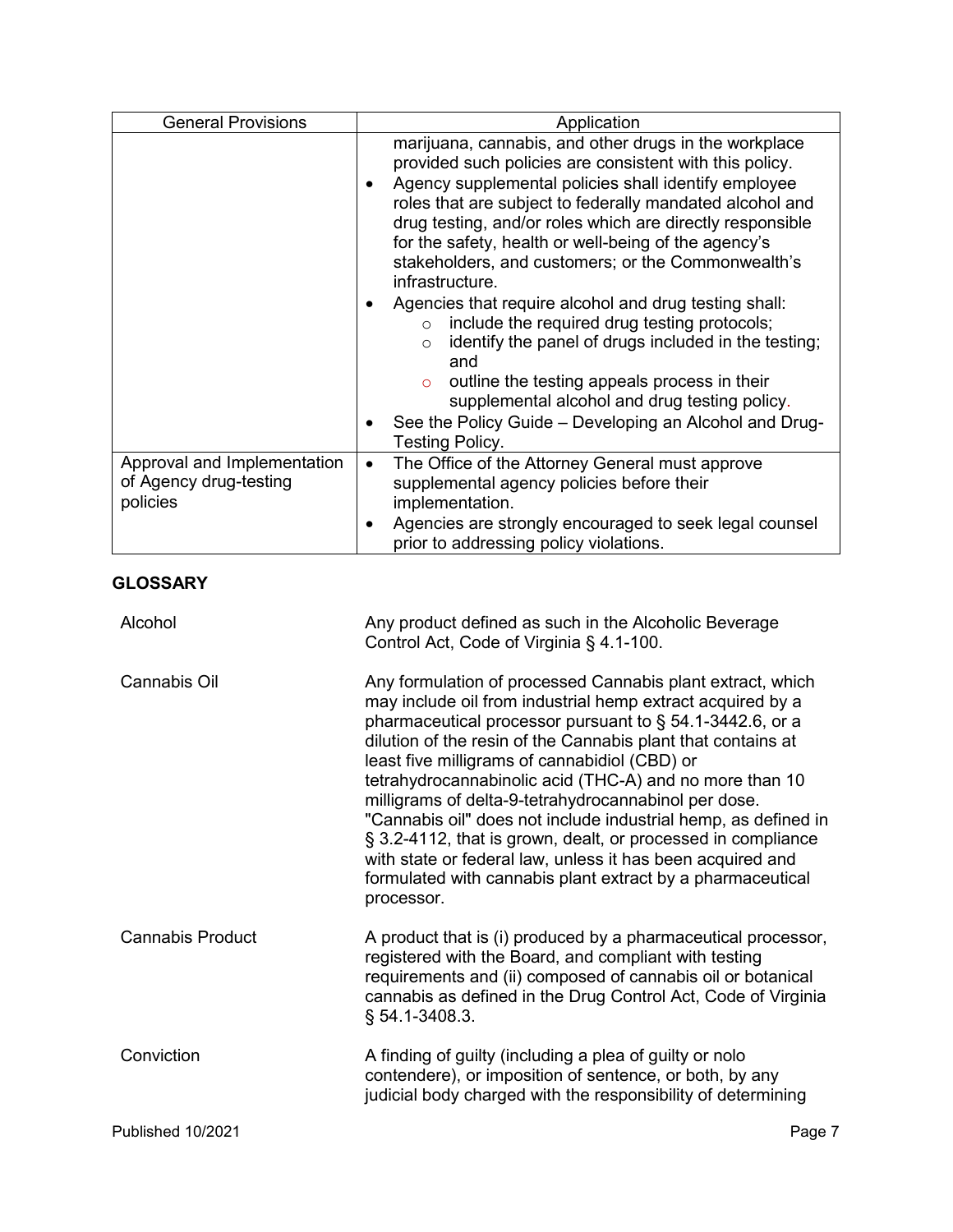|                                                             | violations of the federal or state criminal drug laws, alcoholic<br>beverage control laws, or laws that govern driving while<br>intoxicated or impaired.                                                                                                                                                                                                                                                                                                                                                                                                                   |
|-------------------------------------------------------------|----------------------------------------------------------------------------------------------------------------------------------------------------------------------------------------------------------------------------------------------------------------------------------------------------------------------------------------------------------------------------------------------------------------------------------------------------------------------------------------------------------------------------------------------------------------------------|
| <b>Criminal Charges</b>                                     | An arrest or indictment by law enforcement authorities<br>against an employee for the commission of a criminal<br>offense.                                                                                                                                                                                                                                                                                                                                                                                                                                                 |
| <b>Criminal Drug Law</b>                                    | Any criminal law governing the manufacture, distribution,<br>dispensation, use, or possession of any controlled drug.                                                                                                                                                                                                                                                                                                                                                                                                                                                      |
| <b>Controlled Drug</b>                                      | Any substance defined as such in the Drug Control Act of the<br>Code of Virginia Drug Control Act, Chapter 34, Title 54.1 and<br>whose manufacture, distribution, dispensation, use, or<br>possession is controlled by law.                                                                                                                                                                                                                                                                                                                                                |
| <b>Employee Assistance</b><br>Program (EAP)                 | A confidential assessment, referral, and short-term problem-<br>solving service available to eligible employees and family<br>members. Enrollment in the EAP is automatic as part of the<br>health plan coverage. The EAP helps participants deal with<br>problems affecting personal and work life, such as:<br>conflicts within the family and workplace,<br>personal and emotional concerns,<br>$\bullet$<br>alcohol and substance abuse,<br>٠<br>financial and legal problems,<br>٠<br>elder and child care, and<br>$\bullet$<br>career concerns and other challenges. |
| <b>Federal Drug Free Workplace</b><br>Acts of 1988 and 1998 | Federal laws and regulations applicable to any agencies<br>accepting federal grants and/or serving as a federal<br>contractor. Such agencies are required to implement and<br>follow policies promoting drug-free work places and report<br>convictions occurring as a result of workplace conduct to the<br>respective federal sourcing agency in accordance with the<br>terms and conditions of the contract or grant agreement.                                                                                                                                         |
| <b>Other Drug</b>                                           | Any substance other than alcohol that may be taken into the<br>body and may impair mental faculties and/or physical<br>performance. Includes prescribed and over the counter<br>medications.                                                                                                                                                                                                                                                                                                                                                                               |
| Marijuana                                                   | For the purpose of this policy, any part of a plant of the<br>genus Cannabis, whether growing or not, its seeds or resin;<br>and every compound, manufacture, salt, derivative,<br>mixture, or preparation of such plant, its seeds, its resin, or<br>any extract containing tetrahydrocannabinol (THC) and<br>may be smoked, vaped, or ingested. See Code of Virginia<br>§4.1-600 et seq.                                                                                                                                                                                 |